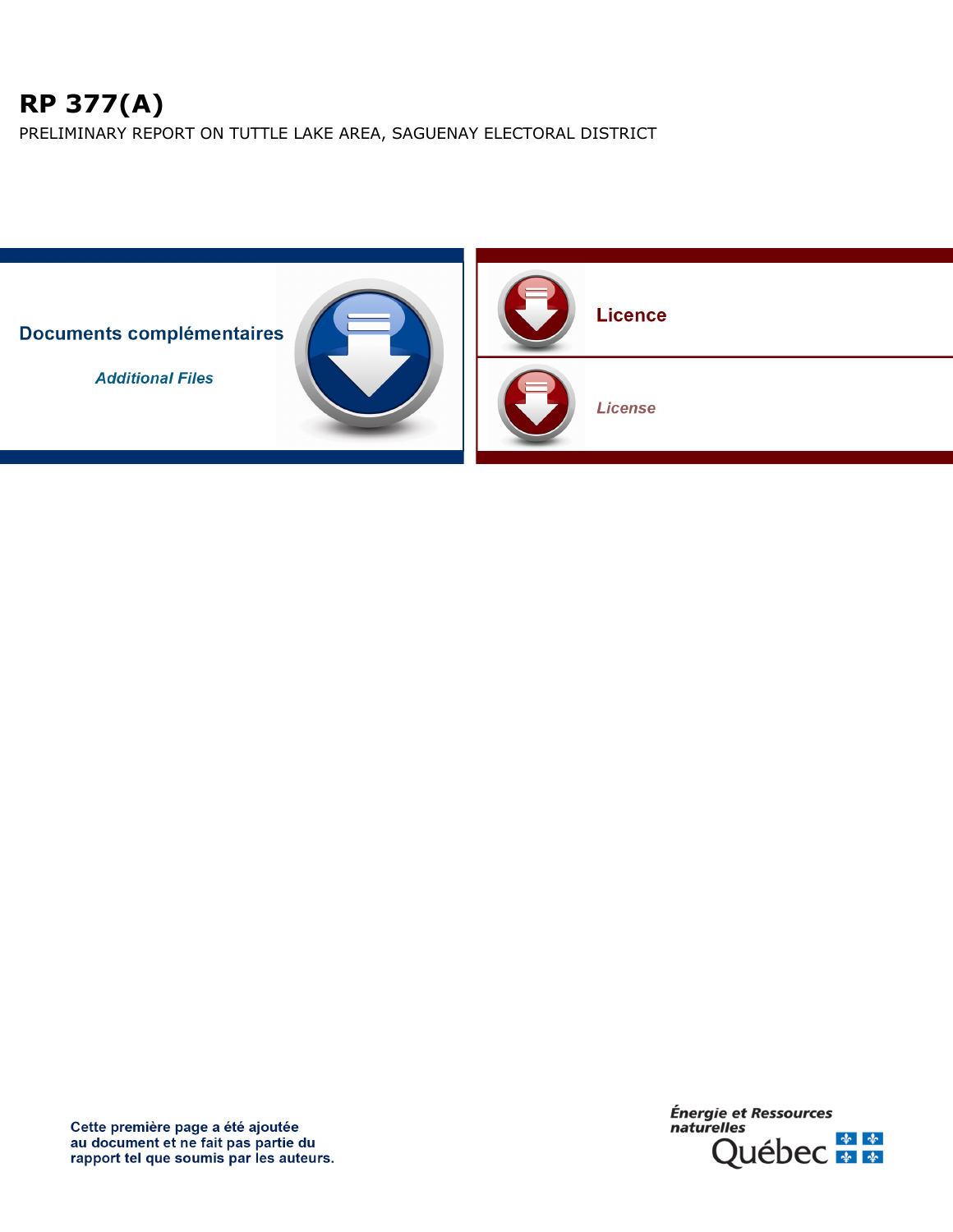**P. R. NO.** 377

#### PROVINCE OF QUEBEC. CANADA

## DEPARTMENT OF MINES

HON. W. M. COTTINGHAM. MINISTER A.•0. **DUFRESNE. DEPUTY MINISTER** 

en de la production de la production de la production de la production de la production de la production de la<br>La production de la production de la production de la production de la production de la production de la produ

# GEOLOGICAL SURVEYS BRANCH

PRELIMINARY **REPORT** 

 $\sim$ 

**ON** 

# TUTTLE LAKE AREA

# SAGUENAY ELECTORAL DISTRICT

**BY** 

LAURENCE S. PHILLIPS



QUEBEC 1958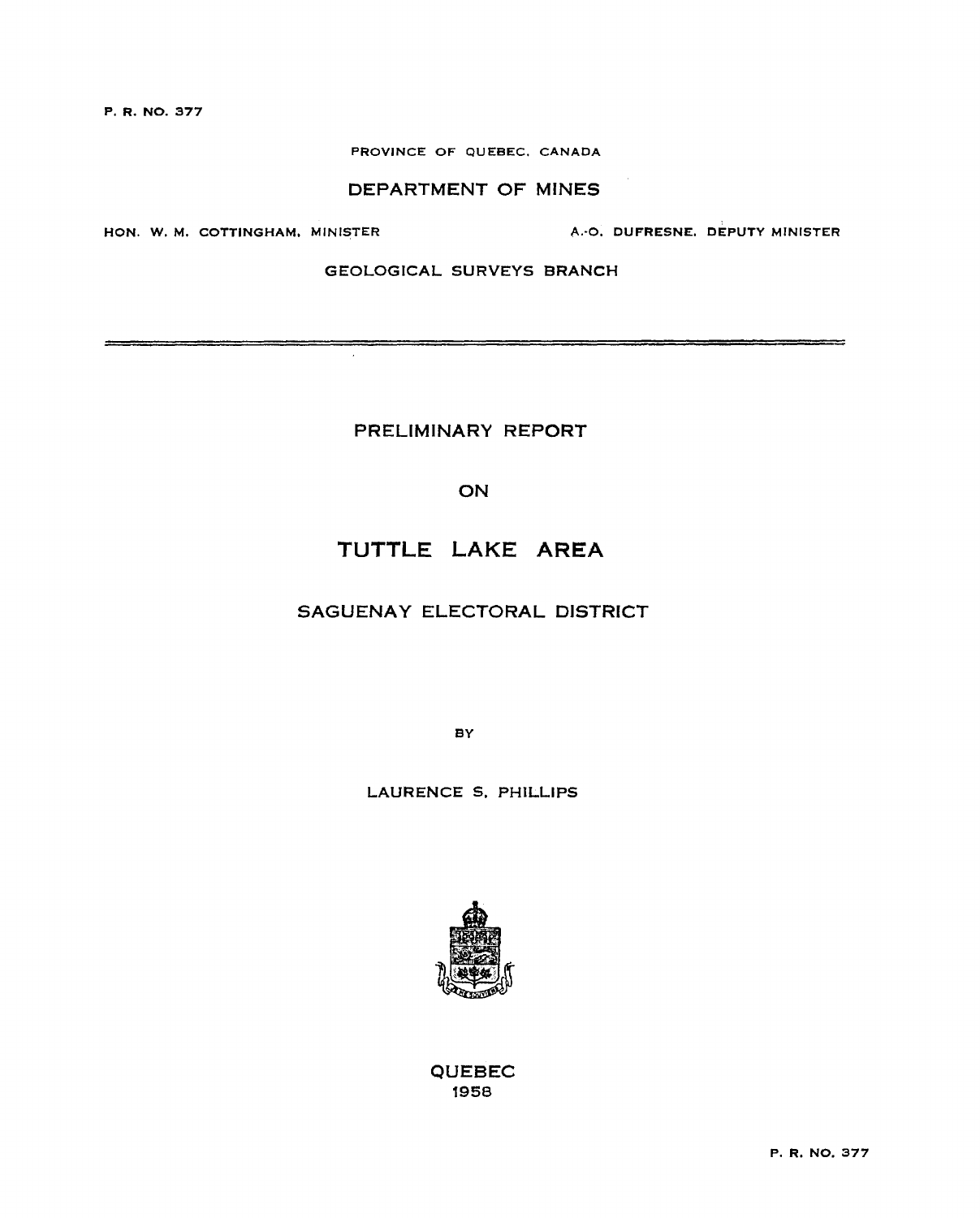M-D-4638

**Service State** 

#### PRELIMINARY REPORT

# ON

#### TUTTLE LAKE AREA

#### SAGUENAY ELECTORAL DISTRICT

by

Laurence S. Phillips

#### INTRODUCTION

The Tuttle Lake area, mapped during the summer of 1957, lies approximately 175 miles north-northwest of Sept-Iles in the electoral district of Saguenay. includes most of Hauteville and Faber townships and parts of Raimbault, Vieuxpont, Francheville and Menneval townships. It comprises an area of 183 square miles. bounded by latitudes  $52^030'$  and  $52^045'$  and by longitudes  $67^030'$  and  $67^045'$ .

At present, access is by float-plane from Sept-Iles, but future development of railroads to Wabush lake, 40 miles to the northeast, and to Mount Reed, 40 miles to the southwest, will provide other means. The upper section of the Manicouagan river, which drains the southern half of the area, is not suitable for travel by canoe.

The greater part of the area lies between 2,000 and 2,500 feet above sealevel. The southern half has both greater elevation and more local relief than the northern part. This is due to the greater diversity of the underlying rocks in the southern part of the area, where thicker developments of the iron formation occur and where the rocks now crop out as pronounced ridges with a local relief of 200 to 300 feet. Much of the northern and western parts of the area is covered by alternating, low boulder ridges of glacial origin and muskeg swamps.

The drainage of the area follows three systems. The southern part of the' area, including the five large lakes, drains southward into the Little Manicouagan river system. The area east of Stakel and O'Keefe lakes drains eastward via Clef lake to Aux Pécans river, and the northwestern part of the area drains into Peliptacau lake. In general, the area lies on a watershed and the streams are small and turbulent, and are of little use for transportation.

The area has a variable cover of spruce forest, with birch on sheltered slopes and alder along stream courses. The cover is thickest in the eastern and southern parts of the area, but much in the south has been destroyed by forest fire. The areas underlain by glacial deposits have a sparse cover of spruce, with caribou moss.

 $\mathcal{L}(\mathcal{A})$  and  $\mathcal{L}(\mathcal{A})$  and  $\mathcal{L}(\mathcal{A})$  $\mathcal{L}^{\text{max}}_{\text{max}}$  , where  $\mathcal{L}^{\text{max}}_{\text{max}}$ 

 $\frac{1}{2}$  ,  $\frac{1}{2}$ 

医细胞 医单位神经 有量

 $\label{eq:2.1} \mathcal{L}_{\mathcal{A}}(\mathcal{A})=\mathcal{L}_{\mathcal{A}}(\mathcal{A})=\mathcal{L}_{\mathcal{A}}(\mathcal{A})\mathcal{A}(\mathcal{A})$ 

 $\mathcal{I}^{\mathcal{I}}$  , i.e.,  $\mathcal{I}^{\mathcal{I}}$  ,  $\mathcal{I}^{\mathcal{I}}$  and  $\mathcal{I}^{\mathcal{I}}$  $\mathcal{L}^{\text{max}}_{\text{max}}$  , where  $\mathcal{L}^{\text{max}}_{\text{max}}$ 

 $\label{eq:2.1} \begin{split} \mathcal{H}_{\text{eff}}(\mathcal{G}) & = \mathcal{H}(\mathcal{G}) \mathcal{H}(\mathcal{G}) \\ \mathcal{H}_{\text{eff}}(\mathcal{G}) & = \mathcal{H}(\mathcal{G}) \mathcal{H}(\mathcal{G}) \end{split}$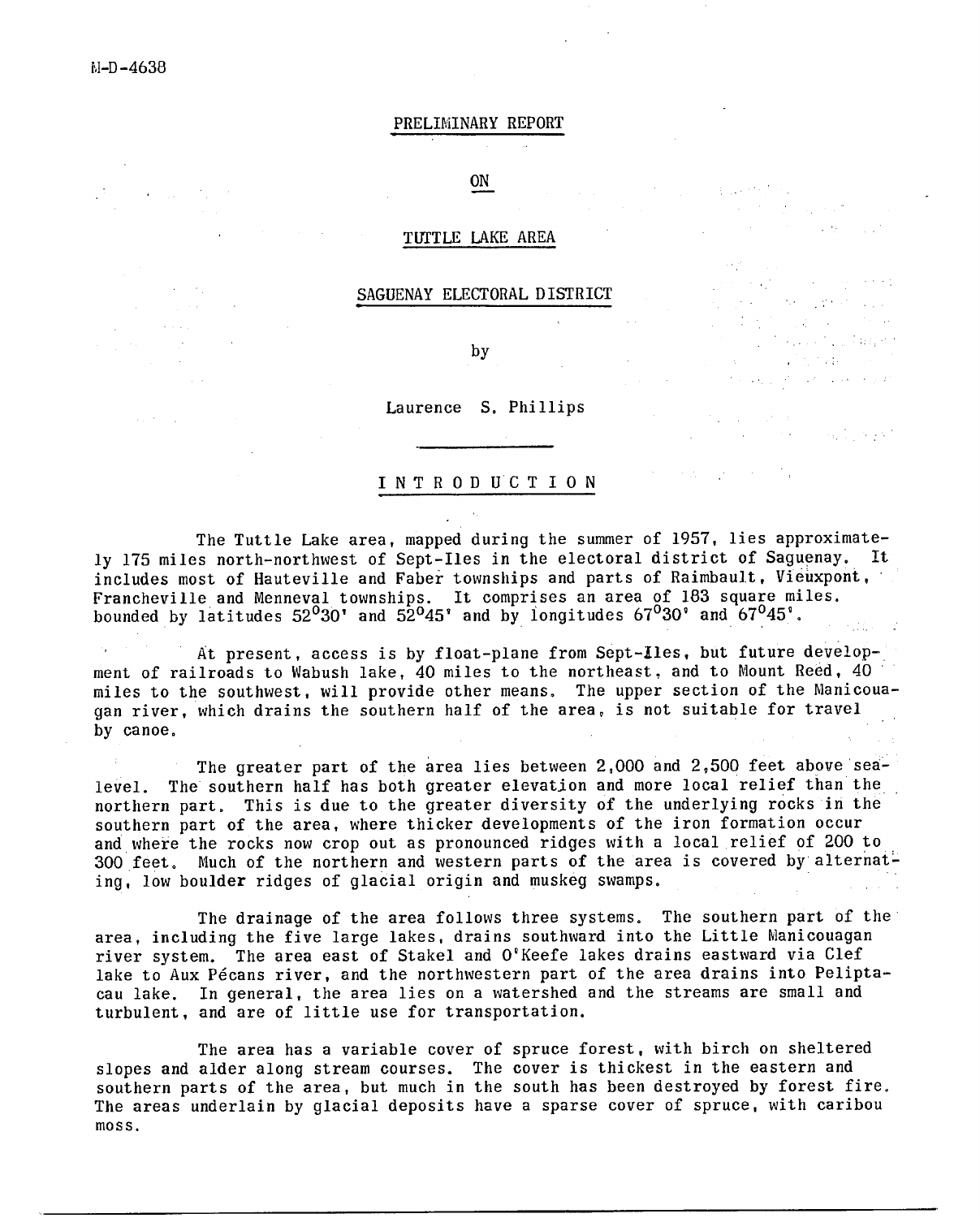#### GENERAL GEOLOGY

Outcrops are fairly abundant throughout the southern half of the area. In the northern half, with the exception of the areas east of Stakel lake and south of Clef lake, bedrock is seen only in scattered groups of roches moutonnées.

All the consolidated rocks of the area are of Precambrian age. It is believed that they represent, in part, the metamorphosed southwesterly extension of the iron-bearing sequence of the Labrador Trough. The rock types comprise (going from north to south) biotite gneisses and migmatites, with amphibolites and granite gneiss; amphibolite-free biotite schists and gneisses and migmatites; iron formations,including quartzites and crystalline marbles; and hornblende-biotite gneiss. With the exception of a small mass of gabbro, all the rocks are of high metamorphic grade.

The structure of the area is complex and the rocks are folded into tight isoclinal and overturned folds, mostly trending north-northwest.

The principal rock units are listed in the Table of Formations.

#### PRECAMBRIAN

#### GNEISSES AND MIGMATITES (Southern part of area)

Included in this group are biotite schists and gneisses, migmatised representatives of these rocks, felsic hornblende-bearing gneiss and granite gneiss. These are shown on the map as one unit, with the exception of mappable bodies of granite gneiss.

Biotite schists and gneisses are the most common rocks. The typical rock is a coarse-grained biotite-quartz-plagioclase schist, with a pronounced foliation due to segregation of mafic and felsic components. The biotite content is variable, and the rock varies from a light coloured felsic gneiss to a dark biotite schist. Muscovite, chlorite and garnet also occur in some varieties. The foliation may be even and regular or greatly contorted and drag-folded.

The hornblende-bearing gneisses occur mainly in the southern part of the area, notably south of the eastern part of Tuttle lake and southwest of Harvey lake. The typical rock is an evenly foliated felsic gneiss composed of hornblende,biotite, epidote, oligoclase, and quartz. Hornblendic skarn bands also occur locally in the biotite schists.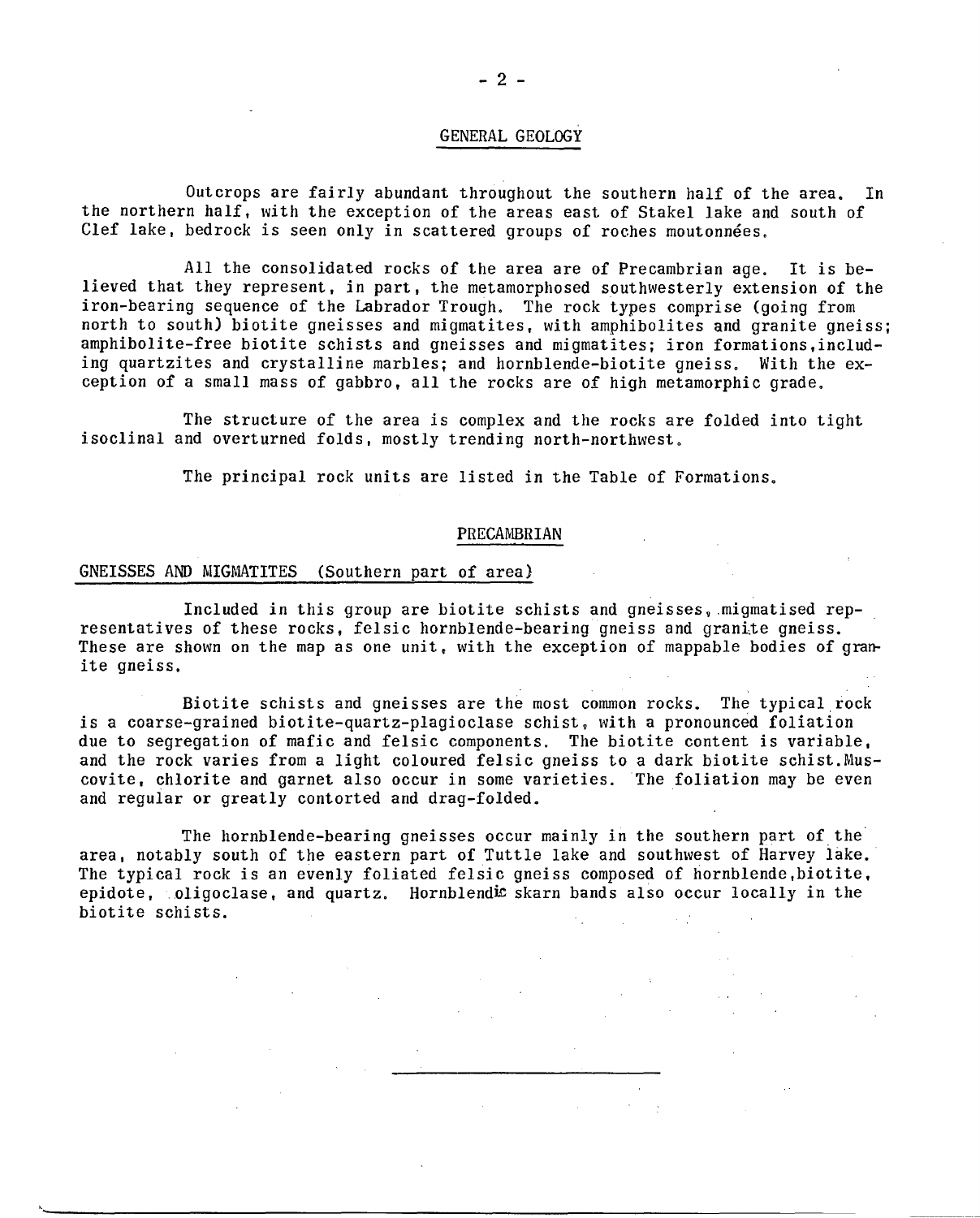# TABLE OF FORMATIONS

| ERA Or PERIOD                                                                                                                                                                                                                                                     | DESCRIPTION                                                                                                                                                                                                                                                                                                                                                                                                                                                                                                                                                                                                                                                                                                                                                                                                                                                                                                                                                                                                                                                                                                                                                                                                                                                                                                                                                                                                                                                                                                                                                               |
|-------------------------------------------------------------------------------------------------------------------------------------------------------------------------------------------------------------------------------------------------------------------|---------------------------------------------------------------------------------------------------------------------------------------------------------------------------------------------------------------------------------------------------------------------------------------------------------------------------------------------------------------------------------------------------------------------------------------------------------------------------------------------------------------------------------------------------------------------------------------------------------------------------------------------------------------------------------------------------------------------------------------------------------------------------------------------------------------------------------------------------------------------------------------------------------------------------------------------------------------------------------------------------------------------------------------------------------------------------------------------------------------------------------------------------------------------------------------------------------------------------------------------------------------------------------------------------------------------------------------------------------------------------------------------------------------------------------------------------------------------------------------------------------------------------------------------------------------------------|
| PLEISTOCENE<br>and RECENT                                                                                                                                                                                                                                         | Sand and gravel esker deposits; ground moraine;<br>erratic boulders.                                                                                                                                                                                                                                                                                                                                                                                                                                                                                                                                                                                                                                                                                                                                                                                                                                                                                                                                                                                                                                                                                                                                                                                                                                                                                                                                                                                                                                                                                                      |
|                                                                                                                                                                                                                                                                   | Gabbro                                                                                                                                                                                                                                                                                                                                                                                                                                                                                                                                                                                                                                                                                                                                                                                                                                                                                                                                                                                                                                                                                                                                                                                                                                                                                                                                                                                                                                                                                                                                                                    |
| PRECAMBRIAN                                                                                                                                                                                                                                                       | (Regional metamorphism?)                                                                                                                                                                                                                                                                                                                                                                                                                                                                                                                                                                                                                                                                                                                                                                                                                                                                                                                                                                                                                                                                                                                                                                                                                                                                                                                                                                                                                                                                                                                                                  |
|                                                                                                                                                                                                                                                                   | Amphibolite<br>(Northern part<br>Granite gneiss<br>of area)<br>Biotite schist, gneiss,<br>and migmatite.                                                                                                                                                                                                                                                                                                                                                                                                                                                                                                                                                                                                                                                                                                                                                                                                                                                                                                                                                                                                                                                                                                                                                                                                                                                                                                                                                                                                                                                                  |
|                                                                                                                                                                                                                                                                   | IRON FORMATIONS:<br>Garnet-biotite-muscovite schist<br>Garnet-hornblende gneiss<br>Grunerite-chlorite-magnetite schist<br>Banded magnetite and/or specularite quartzite<br>Grunerite-carbonate-magnetite quartzite<br>White quartzite<br>Marble                                                                                                                                                                                                                                                                                                                                                                                                                                                                                                                                                                                                                                                                                                                                                                                                                                                                                                                                                                                                                                                                                                                                                                                                                                                                                                                           |
|                                                                                                                                                                                                                                                                   | Biotite schist and gneiss<br>Hornblende-biotite gneiss<br>(Southern part<br>of area)<br>Migmatite and granite gneiss                                                                                                                                                                                                                                                                                                                                                                                                                                                                                                                                                                                                                                                                                                                                                                                                                                                                                                                                                                                                                                                                                                                                                                                                                                                                                                                                                                                                                                                      |
| $\mathcal{L}(\mathcal{L}(\mathcal{L}))$ and $\mathcal{L}(\mathcal{L}(\mathcal{L}))$ is the following of the set of $\mathcal{L}(\mathcal{L})$<br>455.70<br>$\mathcal{A}^{\mathcal{A}}$ . The following the contribution of the set of $\mathcal{A}^{\mathcal{A}}$ | $\mathcal{L}(\mathcal{L}(\mathcal{L}))$ and $\mathcal{L}(\mathcal{L}(\mathcal{L}))$ and $\mathcal{L}(\mathcal{L}(\mathcal{L}))$ . Then $\mathcal{L}(\mathcal{L}(\mathcal{L}))$<br>$\mathcal{L}^{\mathcal{L}}(\mathcal{L}^{\mathcal{L}})$ and $\mathcal{L}^{\mathcal{L}}(\mathcal{L}^{\mathcal{L}})$ and $\mathcal{L}^{\mathcal{L}}(\mathcal{L}^{\mathcal{L}})$ and $\mathcal{L}^{\mathcal{L}}(\mathcal{L}^{\mathcal{L}})$<br>$\mathcal{L}(\mathcal{L}(\mathcal{L}))$ and $\mathcal{L}(\mathcal{L}(\mathcal{L}))$ and $\mathcal{L}(\mathcal{L}(\mathcal{L}))$ . Then $\mathcal{L}(\mathcal{L}(\mathcal{L}))$<br>the constraints of the constraints of the constraints of the constraints of the constraints of the constraints of the constraints of the constraints of the constraints of the constraints of the constraints of the constrai<br>$\mathcal{L}_{\mathcal{M}}$ is defined as a function of the set of the set of the set of the set of the set of the set of the set of the set of the set of the set of the set of the set of the set of the set of the set of the set of th<br>$\mathcal{L}^{\mathcal{L}}(\mathcal{L}^{\mathcal{L}})$ and $\mathcal{L}^{\mathcal{L}}(\mathcal{L}^{\mathcal{L}})$ and $\mathcal{L}^{\mathcal{L}}(\mathcal{L}^{\mathcal{L}})$ and $\mathcal{L}^{\mathcal{L}}(\mathcal{L}^{\mathcal{L}})$<br>a de la contra contra la companya del proporciones de la companya de la companya de la companya de la companya<br>Alguns de la companya de la companya de la companya de la companya de la companya de la companya de la company |

 $-3-$ 

 $\sim$   $\sim$ 

 $\sim 10^{-1}$ 

 $\bar{\bar{z}}$ 

 $\mathcal{P}_{\mathcal{A}}$ 

 $\bar{z}$ 

 $\mathcal{L}_{\mathcal{C}}$ ia y

 $\mathcal{L}^{\text{max}}_{\text{max}}$  ,  $\mathcal{L}^{\text{max}}_{\text{max}}$ 

 $\lambda$ 

 $\sim 10$ 

 $\mathcal{A}$ 

 $\mathcal{O}(\log n)$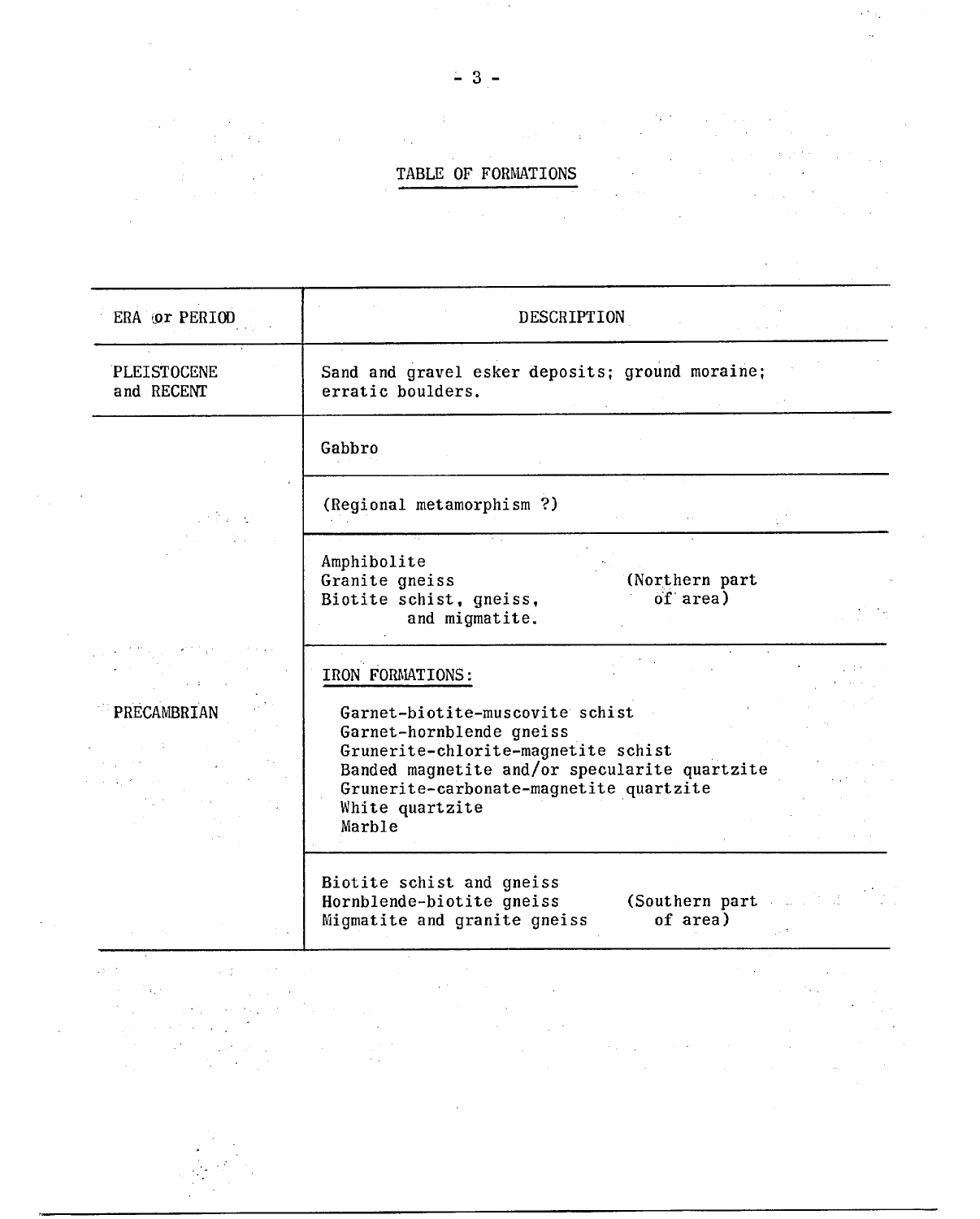The transition of the rocks described above into granite gneiss appears as a zone of both metasomatic replacement and injection along the schistosity. The typical granite gneiss is a pink felsic rock composed of microcline, quartz, and green biotite. The occasional occurrence of staurolite indicates the sedimentary origin of these rocks. All gradations from biotite schist, through lit-par-lit injected migmatites and granite gneiss, may be seen.

#### IRON FORMATION

Like the other rock types of the area, the several facies of the iron formation sequence exhibit considerable variations in thickness and composition along the strike. It is believed that these variations are in part original sedimentary facies changes and in part the result of flowage and thickening during metamorphism.

Two distinct types of sequence are found:

- Type 1 contains all the rock types listed except the specularite quartzite; it is generally thicker than type 2.
- Type 2 contains the sequence:- marble; quartzite; specularite quartzite or any one of these members alone; it is usually thinner than type 1.

#### Marble:

This is a most distinctive rock, giving rise, in its thicker developments. to steep cliffs. It is extremely variable in thickness, and shows evidence of tectonic thickening by plastic deformation. The rock is a coarsely crystalline calcitedolomite marble, white on the fresh surface, but weathering to a black-stained rounded surface. Quartzose bands are common, especially towards the top, in the transition zone between quartzite and marble. Boudinage structure is common in this transition zone. The original bedding is commonly marked by diopside-rich and tremoliterich bands one to two feet thick. In many places the marble is the sole representative of the iron formation sequence and is especially well developed in the area east of Brown and Luck lakes. In places, a carbonate-rich facies of the gruneritequartzite appears at the base of the iron formation instead of the marble.

#### White Quartzite:

Normally, where marble is well developed at the base of the iron formation sequence, it is succeeded by an impure white to grey granular quartzite. On the southern side of Turtleback hill the quartzite is a coarsely crystalline, quartzrich white rock. With increasing diopside and tremolite, it grades into the underlying marble, and, where it underlies the banded grunerite-carbonate quartzite,the transition is marked by coarse garnet and green amphibole. Where silicate-bearing facies of the iron formation are absent, as, for example, east of O'Keefe lake, the quartzite grades wf.th increasing specularite into the "itabirite" type of iron formation.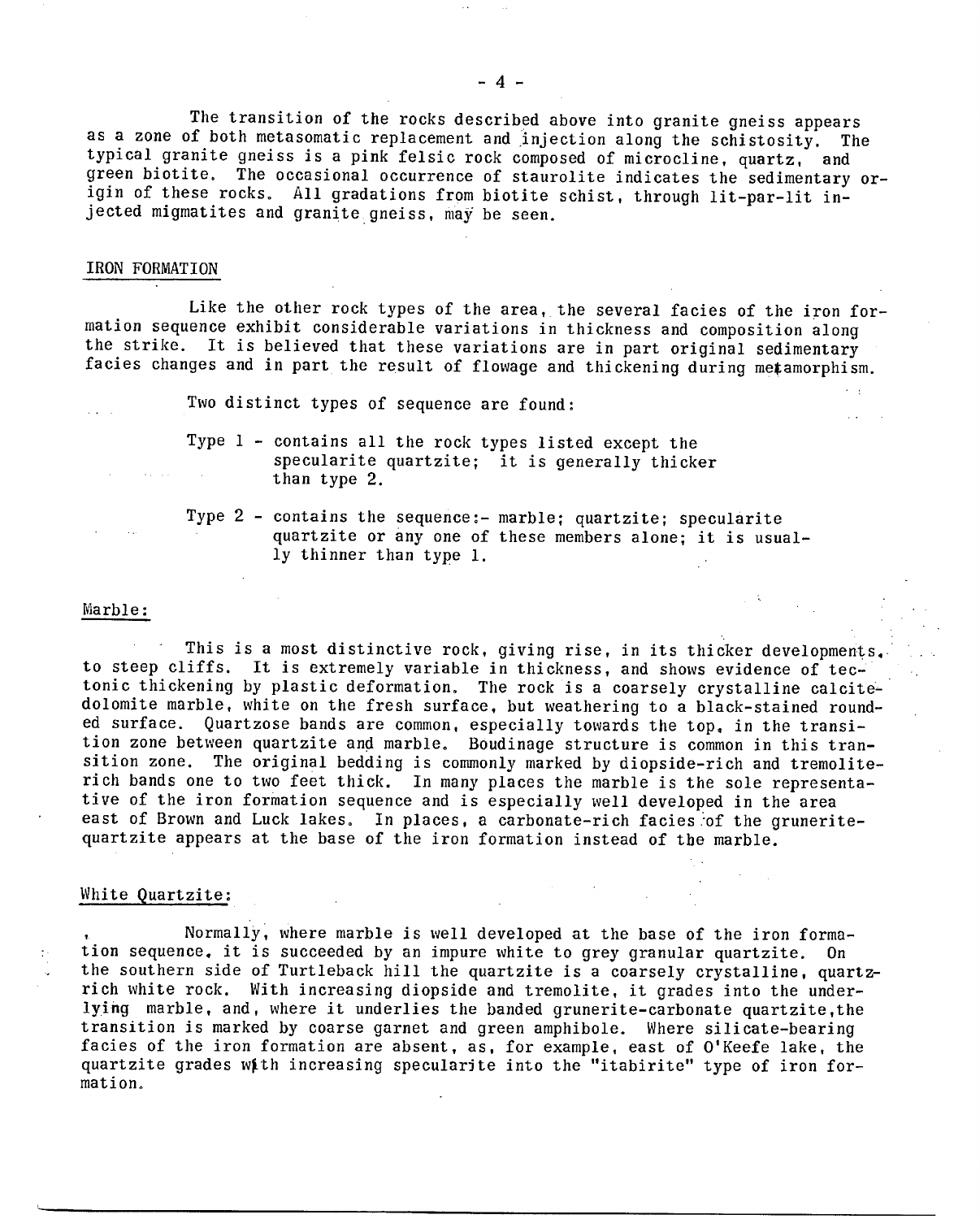#### Grunerite-carbonate-magnetite Quartzite:

This is an extremely variable unit both in thickness and composition.Basically, it is a banded, rusty-weathering rock composed of alternating layers of white to grey quartzite up to a few inches thick, and grunerite bands with carbonate and magnetite. Usually the basal part of this unit is richer in calcite and siderite, forming a massive non-banded carbonate-grunerite-quartz rock, as on Turtleback hill. Commonly, the grunerite is very coarse and on Disc hill one horizon is composed solely of grunerite crystals several inches long. In the typical rock, magnetite occurs within the carbonate-silicate bands, and the rock grades into lens-like bodies of magnetite-quartzite by a decrease of amphibole and carbonate, and an increase of magnetite both within and between the quartzite layers. A green actinolitic amphibole is common in the transition zone,

#### Magnetite and Specularite Quartzites:

These two rocks represent the iron oxide-silica facies of the iron formation, Although shown on the map as one unit, the two types are distinct,

The magnetite quartzite is a banded rock similar in structure to the banded silicate quartzite, with magnetite-rich bands between quartzitic layers relatively poor in magnetite. This rock occurs as lens-shaped bodies within the banded silicate quartzite into which it grades as described above. Disseminated grains of specularite occur within the magnetite quartzite only where the quartzite lens is large and where the magnetite layers are relatively pure. These relations are well seen on the northern side of Turtleback hill.

The specularite quartzite or "itabirite" type occurs in much more continuous units, being constant in thickness along the strike, It occurs only where the mixed carbonate-silicate-quartzite is thin. The rock is hard, massive and finely banded and is composed of alternations of quartz and specularite grains. Typical exposures are seen west of Luck lake and at the southern end of O'Keefe lake.

On the accompanying map, the continuation of the iron formations in areas of no outcrop and glacial cover, as inferred from preliminary magnetic information, is shown by dashed lines.

#### Grunerite-chlorite-magnetite Schist:

This facies of the iron formation occurs only in association with the grunerite-carbonate quartzite facies, usually within or near the top'of that group. It is well seen at the southern end of the southeastern extension of Tuttle lake and on Turtleback hill. The typical rock is greenish, massive and rough-weathering. It is composed of chlorite, grunerite and disseminated magnetite, with siderite and garnet. With the exception of chlorite, these minerals tend to occur in clots throughout the rock. The grunerite is in large crystals, in places with radiating structure, and the siderite is in brownish-weathering clots. Magnetite is often concentrated in similar clots, but the total iron content of the rock is low. Transition phases between this facies and the grunerite-carbonate quartzite facies are well seen at the southeastern end of Tuttle lake and immediately east of Brown lake.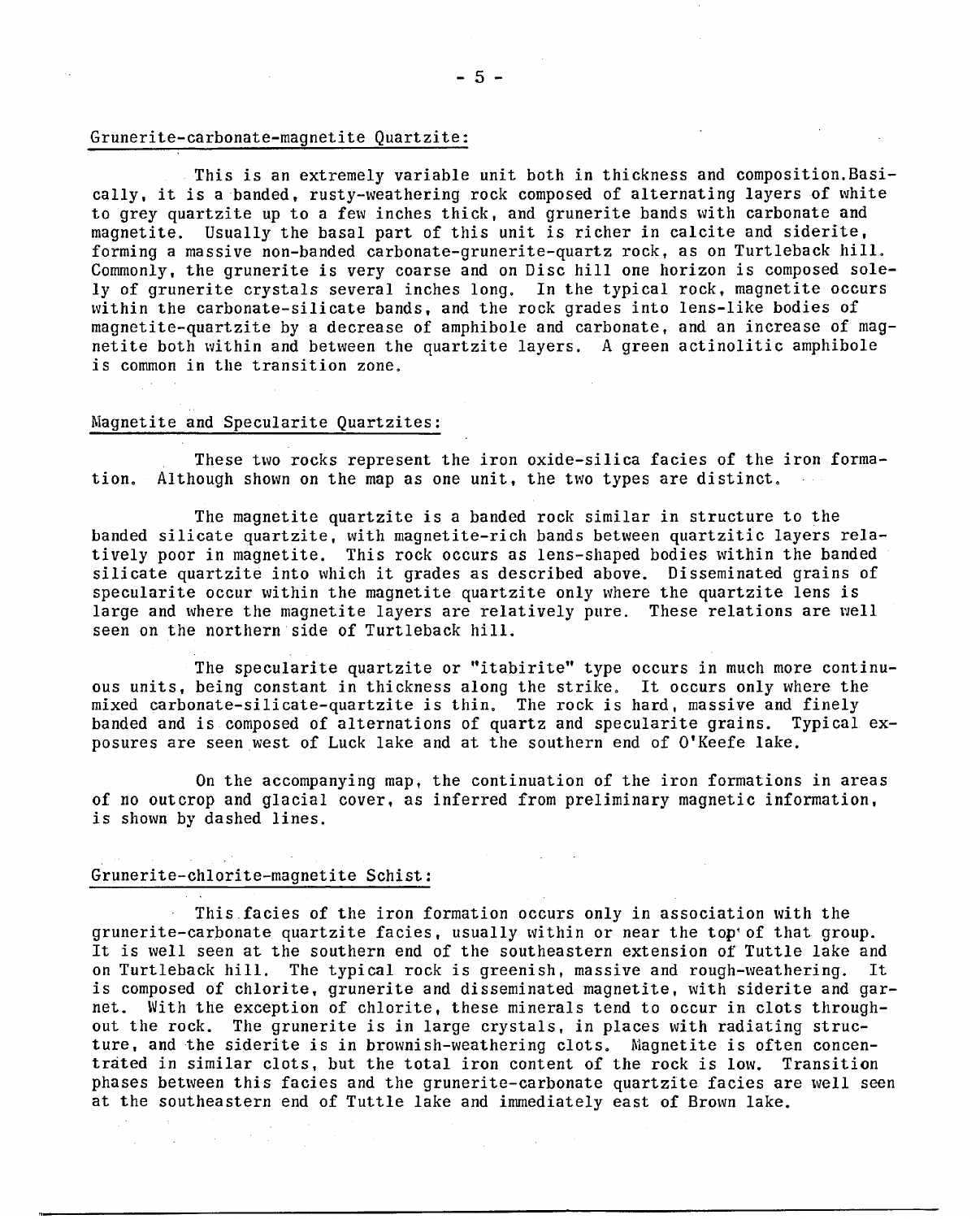#### Garnet-hornblende Gneiss:

A speckled gneissic rock composed of hornblende, garnet, biotite, quartz, and plagioclase occurs immediately above and sometimes within the iron formation sequence. It weathers readily and forms rounded outcrops. As it occurs in association with the iron formations, it is believed that the rock is of sedimentary origin. The fact that at the southeastern end of Tuttle lake the gneiss surrounds the only postmetamorphic gabbro body within the map-area may suggest a relationship between the two rocks, but this is not considered likely.

#### Garnet-biotite-muscovite Schist:

Within the iron formations, thin bands of pelitic schists occur at various horizons. They contain biotite muscovite in various proportions. Above the iron formations, such schists are somewhat thicker and are characterized by large porphyroblasts of garnet and quartzofelspathic. pods and stringers. Such features distinguish these schists from the segregated and injected biotite schist (migmatite). In addition, the brick-like granulated texture of the garnet porphyroblasts and cataclastic effects in the felspathic pods are evidence of physical breakdown.

## GNEISSES AND MIGMATITES (Northern part of area) :

The central and northern parts of the area are underlain by a complex of biotite schists and gneisses, grading through migmatites into granite gneiss. As in the southern part of the area, the rock types vary in texture and mineral proportions, but are composed essentially of biotite, quartz, plagioclase, and potassic felspars. Hornblende also occurs, particularly where the rock is a felsic qneiss. Lit-par-lit injections of granite gneiss are more abundant here than in the southern part of the area and are progressively more common toward the north. These rocks are well seen in the northeastern part of the area, south and east respectively of Clef and Stakel lakes. It is probable that they underlie the northwestern areas too, under the mantle of glacial deposits.

#### AMPHIBOLITES:

In contrast with the southern half of the area, several bodies of amphibolite, derived from gabbro, occur in the northern half, notably southeast of Clef lake and immediately east of Stakel lake. These rocks are dark and are composed of hornblende (light green), with plagioclase and epidote. The bodies appear to have been originally sill-like. That immediately southeast of Clef lake is associated with pyritiferous biotite-epidote hornfels and a coarse garnet-chlorite rock.

#### GABBRO:

The only occurrence of relatively unmetamorphosed gabbro within the area is the small body immediately west of the southeastern extension of Tuttle lake.The rock is purplish-brown, medium-grained, and ophitic. It is composed of labradorite and pyroxene, most of which is replaced by a granular aggregate of garnet and secondary hornblende. The retention of the ophitic texture may indicate that the body was intruded after the regional metamorphism which converted the basic intrusives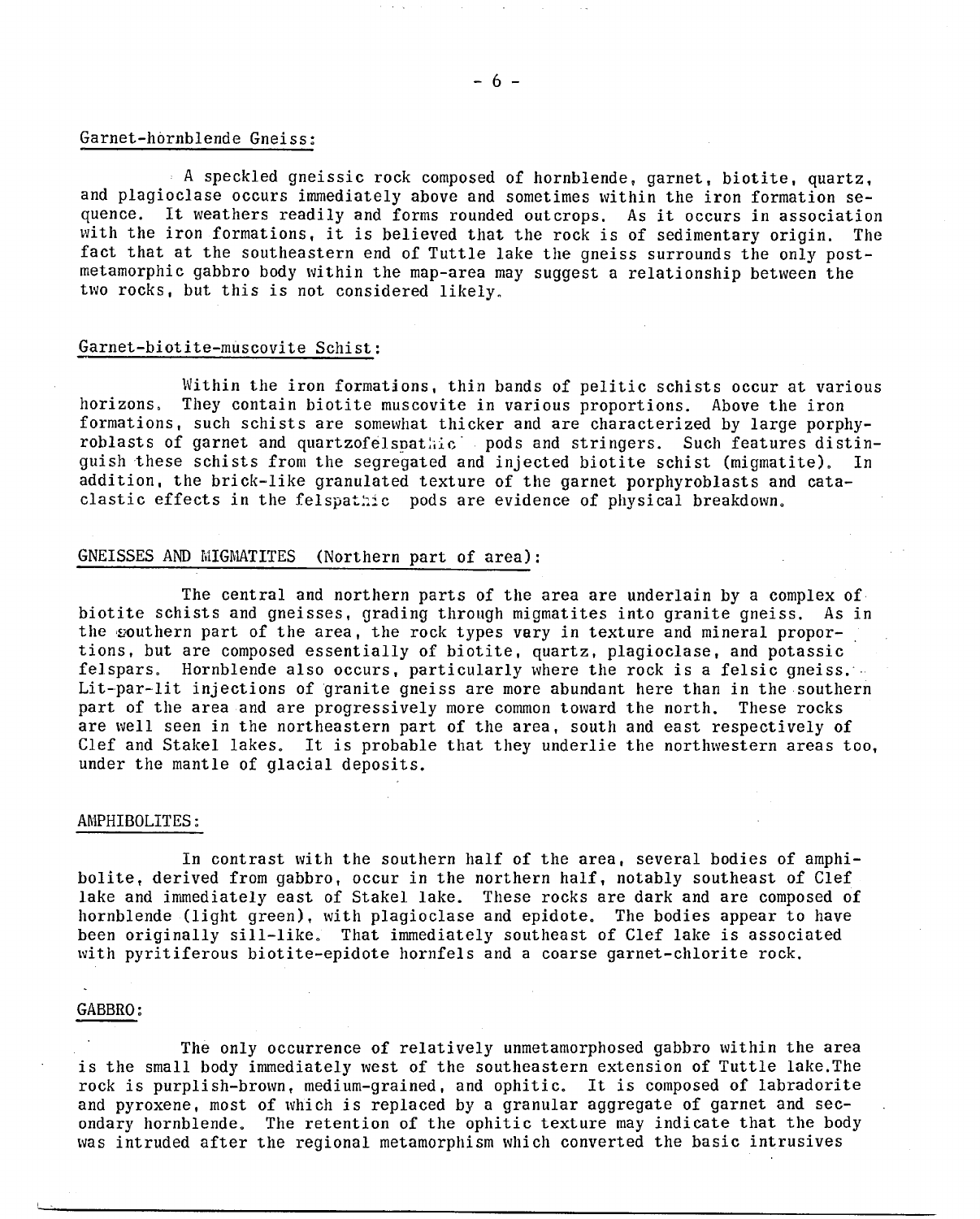of the northern part of the area into amphibolites. On the other hand, no thermal metamorphic effects due to its intrusion are seen in the adjacent rocks, and the garnet and secondary hornblende indicate some degree of metamorphism.

a series de la partida<br>La propieta de la partida de

# GLACIAL DEPOSITS

During the Pleistocene epoch the area was subjected to continental glaciation. The few glacial striae observed and the consistent trends of boulder ridges and drumlinoid features suggest that the ice moved north-northwest or south-southeast. Crag and tail features indicate that the direction of movement was towards the south-southeast.

Bouldery till and moraine, commonly in ridges, cover much of the northern and western parts of the area. Moral e covers the areas east of Clef lake and south of O'Keefe, Tuttle, and Harvey lakes, Along the southern margins of the area several of the glacially filled valleys are being re-excavated by the tributaries of LIttle Manicouagan river. Two large eskers cross the area; one forms the western side of Clef lake and the other extends from Derby lake to Tuttle lake, Erratic boulders, often of large size, are wide-spread throughout the area.

#### **STRUCTURE**

The rocks of the area are characterized by a general northwesterly trend and most of the observed lineations shown by the gneissic structure and axes of minor folds plunge in this direction at angles up to 50°. The general trend of many of the major fold structures is also toward the northwest or north, but several of the structures outlined by the iron formations in the southern part of the area have rather more complex relations. The area as a whole is characterized by very tight isoclinal folds and overturned beds, and dips on bedding and schistosity are rarely a guide to stratigraphic sequence. The rocks in general have deformed by flowage rather than by fracture, and many of the mappable units disappear by attenuation rather than faulting. Tectonic thickening of rock units is common and this seems to have affected the crystalline marbles especially, though it is probably just as abundant in the schists and migmatites. Small-scale isoclinal folds, chevron folds, drag folds and boudinage are all common.

In the southern part of the area, where structural features are best displayed, the iron formations are involved in several complex folds. Turtleback hill is underlain by a semi-recumbent anticline, with the axis trending northeast. This trend is found also in the southeastern part of Tuttle lake, where the structure is believed to be a syncline overturned toward the southwest. These folds suggest that a second folding, with axes trending southwest-northeast, has been imposed on the general northwest-southeast-trending structures. These two episodes possibly may be correlated with the "Labrador Trough" and "Grenville" trends. The structure of Disc hill appears to be a simple syncline, but this too may be more complex.

A few faults were mapped in the southern part of the area. They are of high angle and small displacement, and are probably somewhat later than the main folding.